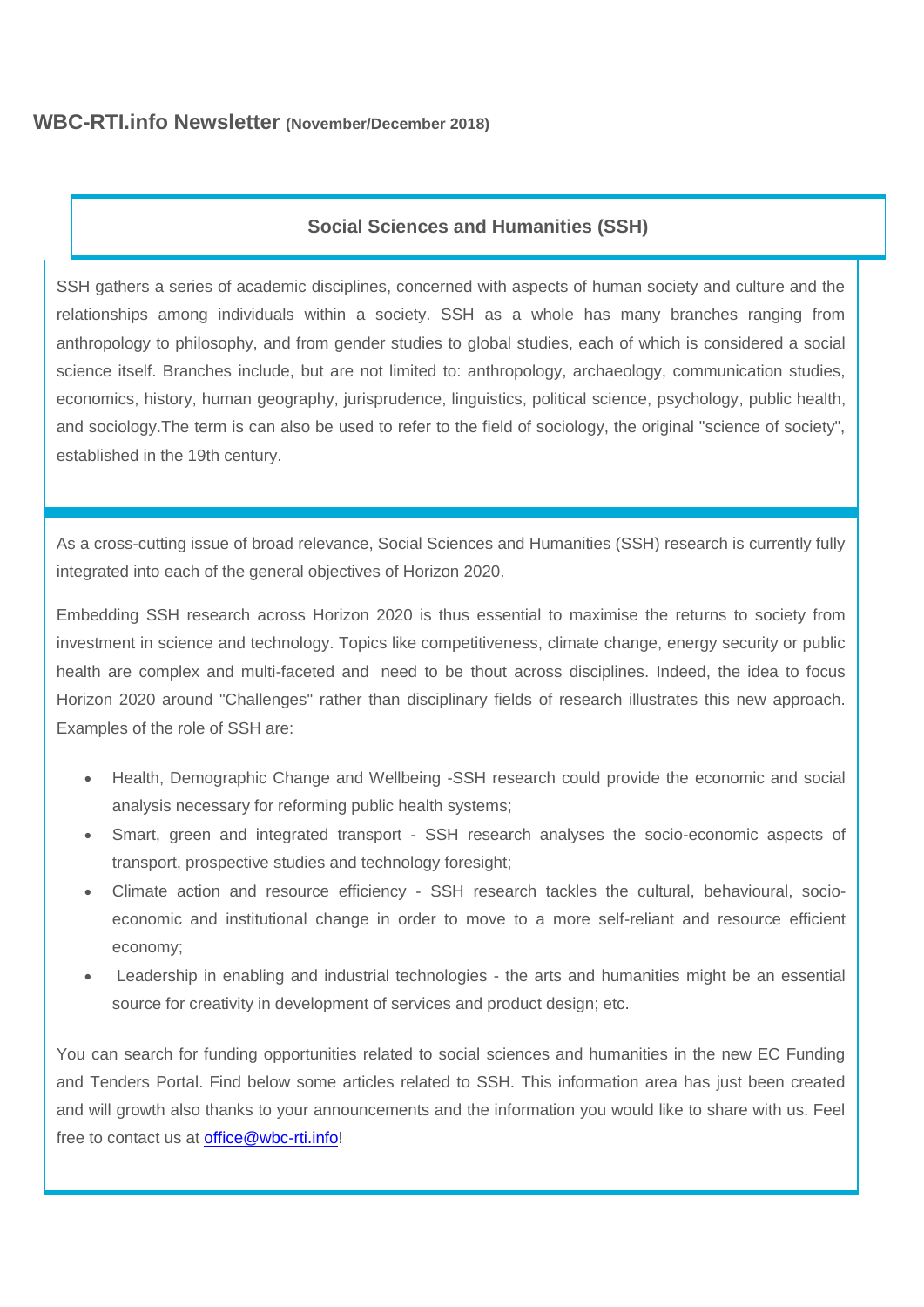## **NEWS**

#### Posted on December 12, 2018 **[\[HORIZON MAGAZINE ARTICLE\] CARLOS MOEDAS SAYS THAT THE EU WILL FUND MORE SOCIAL](https://wbc-rti.info/object/news/19668)  [INNOVATION BECAUSE IT'S THE FUTURE OF INNOVATION](https://wbc-rti.info/object/news/19668)**

Carlos Moedas, the European Commissioner for Research, Science and Innovation attended the Web Summit tech conference in Lisbon, Portugal (5-8 November 2018) where he was presented with The Lisbon...

### Posted on December 12, 2018

#### **[COUNCIL OF THE EU AGREES ITS POSITION ON HORIZON EUROPE INTO THE NEXT DECADE/ SSH SHALL](https://wbc-rti.info/object/news/19666)  [PLAY AN IMPORTANT ROLE ACROSS ALL CLUSTERS](https://wbc-rti.info/object/news/19666)**

On 30th November 2018, the Council agreed its position (partial general approach) on the regulation on Horizon Europe. Horizon Europe is the next framework programme on research and innovation for the...

- Posted on December 11, 2018 **[RESEARCH IMPACT: MAKING A DIFFERENCE \(ONLINE COURSE\)](https://wbc-rti.info/object/news/19660)** Learn what research impact is and how to create it. Discover what drives research impact and why.
- **•** Posted on December 11, 2018

#### **SSH IMPACT CONFERENCE - [TALKING WITH HARIS MUHIC \(SUS BIH\)](https://wbc-rti.info/object/news/19658)**

WBC-RTI info aims to disseminate information towards the Western Balkan countries, also about key relevant events to possibly attend. Participation in the EU-level events is indeed crucially important...

 Posted on December 11, 2018 **[\[EVENT REVIEW\] PATHWAYS TO IMPACT TO SSH RESEARCH](https://wbc-rti.info/object/news/19657)**

This conference was organised in Vienna on 28th and 29th November 2018 as an officialevent of the Austrian EU Council Presidency. It targeted researchers from SSH and arts-based research as well...

Posted on December 11, 2018

**[GET INVOLVED IN THE NEW COST ACTIONS RELATED TO SOCIAL SCIENCES, HUMANITIES AND THE ARTS !](https://wbc-rti.info/object/news/19655)** On 13 November 2018, COST's governing board, the Committee of Senior Officials (CSO), have confirmed the funding of 40 new COST Actions, starting in Spring 2019. 35% of the 40 network proposals cover ...

 Posted on December 11, 2018 **[MATERIALS FROM TRAINING SCHOOL: UNDERSTANDING AND STIMULATING SSH IMPACT AND](https://wbc-rti.info/object/news/19652)  [ENGAGEMENT WITH SOCIETY](https://wbc-rti.info/object/news/19652)**

Th Institute of Social Sciences Ivo Pilar (Croatia), within the Cost Action ENRESSH, held this training school in February 2018. The training school provided participants with insights into the theories...

Posted on December 11, 2018

**[\[EVENT REVIEW\] THE VALUE OF SOCIAL SCIENCE & HUMANITIES IN EUROPE](https://wbc-rti.info/object/news/19650)** The Slovenian Business and Research Association organized a topical conference on the value of Social Science and Humanities in Europe on December 6, 2018 in Brussels.

Posted on December 11, 2018

**[PERFORM SUPPORT TO THE INSTITUTE OF SOCIAL SCIENCES](https://wbc-rti.info/object/news/19645)**

The Serbian Institute of Social Sciences is one of the oldest scientific institutions in the field of social sciences in the region of Southeast Europe. For the past 60 years, it has oriented its research...

 Posted on November 9, 2018 **[SOCIAL INNOVATION TRAININGS BY MADE IN DANUBE IN SERBIA, CROATIA AND SLOVENIA](https://wbc-rti.info/object/news/19577)** Results of social innovation – new ideas that meet unmet needs – are all around us. Social Innovation has furthermore been increasingly perceived as answer to the rising number of societal challenges ...

Posted on October 16, 2018

#### **[TOWARDS INCREASING EXCELLENCE IN SOCIAL SCIENCES AND HUMANITIES IN SERBIA](https://wbc-rti.info/object/news/19570)**

In order to improve development of research in the field of social sciences and humanities, the visibility of scientific work and results needs to be increased, policies that would discourage hyper production...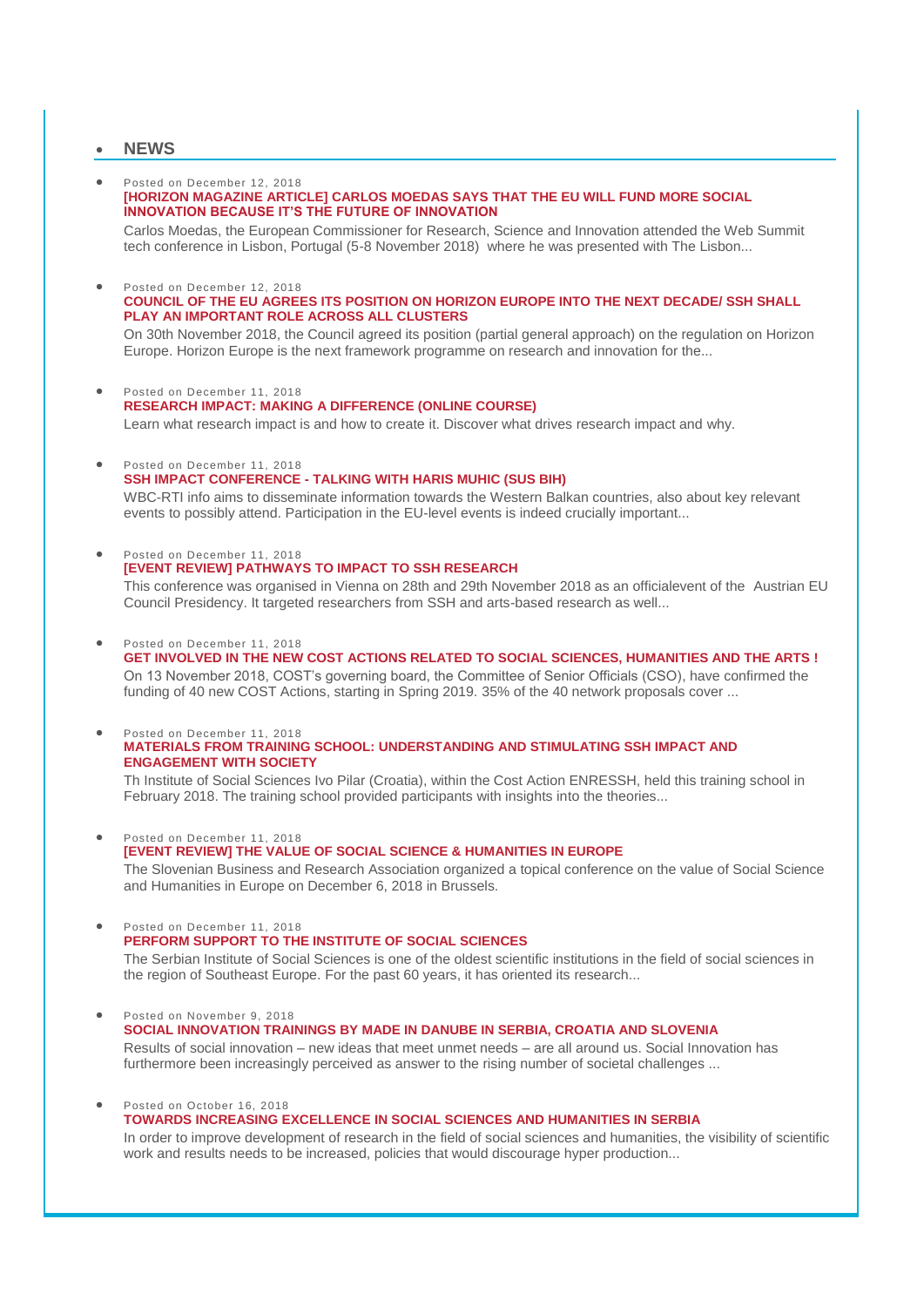#### ● Posted on October 11, 2018

### **[BELGRADE CROWDFUNDING CONVENTION 2018 TOOK A PEEK AT THE FUTURE OF CROWDFUNDING](https://wbc-rti.info/object/news/17992)**

The Belgrade Crowdfunding Convention 2018 was a one-day conference held on 25 September 2018 in Belgrade, organized with the idea of gathering in one place crowdfunding experts and enthusiasts from across...

#### Posted on June 1, 2018

#### **[\[SUCCESS STORY\] RAISING THE QUALITY OF SOCIAL SCIENCE RESEARCH IN SERBIA](https://wbc-rti.info/object/news/17175)**

Thanks to becoming a member of the European Social Survey (ESS), researchers from Serbia can now participate in the most comprehensive global study of citizens in Europe and draw on comparative research...

## **EVENTS**

- December 15-17, 2018 | Belgrade, Serbia **[INTERNATIONAL CONFERENCE ON RESEARCH IN HUMANITIES AND SOCIAL SCIENCES](https://wbc-rti.info/object/event/19661)** International Conference on Research in Humanities and Social Sciences, happening on the 15th – 17th December 2018 at University of Belgrade, Serbia, aims to find innovative synergies...
- December 18, 2018 | Belgrade, Serbia **[PERFORM FINAL EVENT](https://wbc-rti.info/object/event/19646)**

This will be the closing event of the initiative and will provide the opportunity to present the results and the key lessons of PERFORM.

- January 30-31, 2019 | Barcelona, Spain **[ACCOMPLISSH CO-CREACTION SUMMIT \(FINAL CONFERENCE\)](https://wbc-rti.info/object/event/19654)** ACCOMPLISSH is a European project aimed to create and foster societal impact from Social Sciences and Humanities (SSH). By combining the forces from stakeholders from businesses, governments, civil society...
- September 4-5, 2019 | Roma Eventi Fontana Pontifical Gregorian University, Ital y **[ICSD 2019 : 7TH INTERNATIONAL CONFERENCE ON SUSTAINABLE DEVELOPMENT, 4 -](https://wbc-rti.info/object/event/16629) 5 SEPTEMBER 2019 [ROME, ITALY](https://wbc-rti.info/object/event/16629)**

European Center of Sustainable Development in collaboration with CIT University will organize the 7th ICSD 2019 Rome, Italy in the days: Wednesday 4 to Thursday 5 September, 2019. The 7th...

#### **PROJECTS**

 ACCOMPLISSH **[ACCELERATE CO-CREATION BY SETTING UP A MULTI-ACTOR PLATFORM FOR IMPACT FROM SOCIAL](https://wbc-rti.info/object/project/19653)  [SCIENCES AND HUMANITIES](https://wbc-rti.info/object/project/19653)**

This H2020 project will accomplish the challenge of creating an innovative valorisation concept that will strengthen the position and impact generation of SSH research and contribute to innovation for...

BIRTH

#### **[BIRTHS, MOTHERS AND BABIES: PREHISTORIC FERTILITY IN THE BALKANS BETWEEN 10000 –](https://wbc-rti.info/object/project/19649) 5000 BC**

This ERC funded project is hosted by the BIOSENSE INSTITUTE - RESEARCH AND DEVELOPMENT INSTITUTE FOR INFORMATION TECHNOLOGIES IN BIOSYSTEMS. The BIRTH project investigates the key biological and cultural...

INTERCO SSH

#### **[INTERNATIONAL COOPERATION IN SOCIAL SCIENCES AND HUMANITIES](https://wbc-rti.info/object/project/19643)**

The INTERCO-SSH project set out to assess the state of the Social Sciences & Humanities (SSH) in Europe and to understand the factors that facilitate or hinder international exchanges. It aimed...

## **DOCUMENTS**

## **[THE LISBON DECLARATION](https://wbc-rti.info/object/document/19667)**

SOCIAL INNOVATION AS A PATH TO A SUSTAINABLE, RESILIENT AND INCLUSIVE EUROPE. The Declaration is a statement of intent from the Social Innovation community (SIC) to ensure that social innovation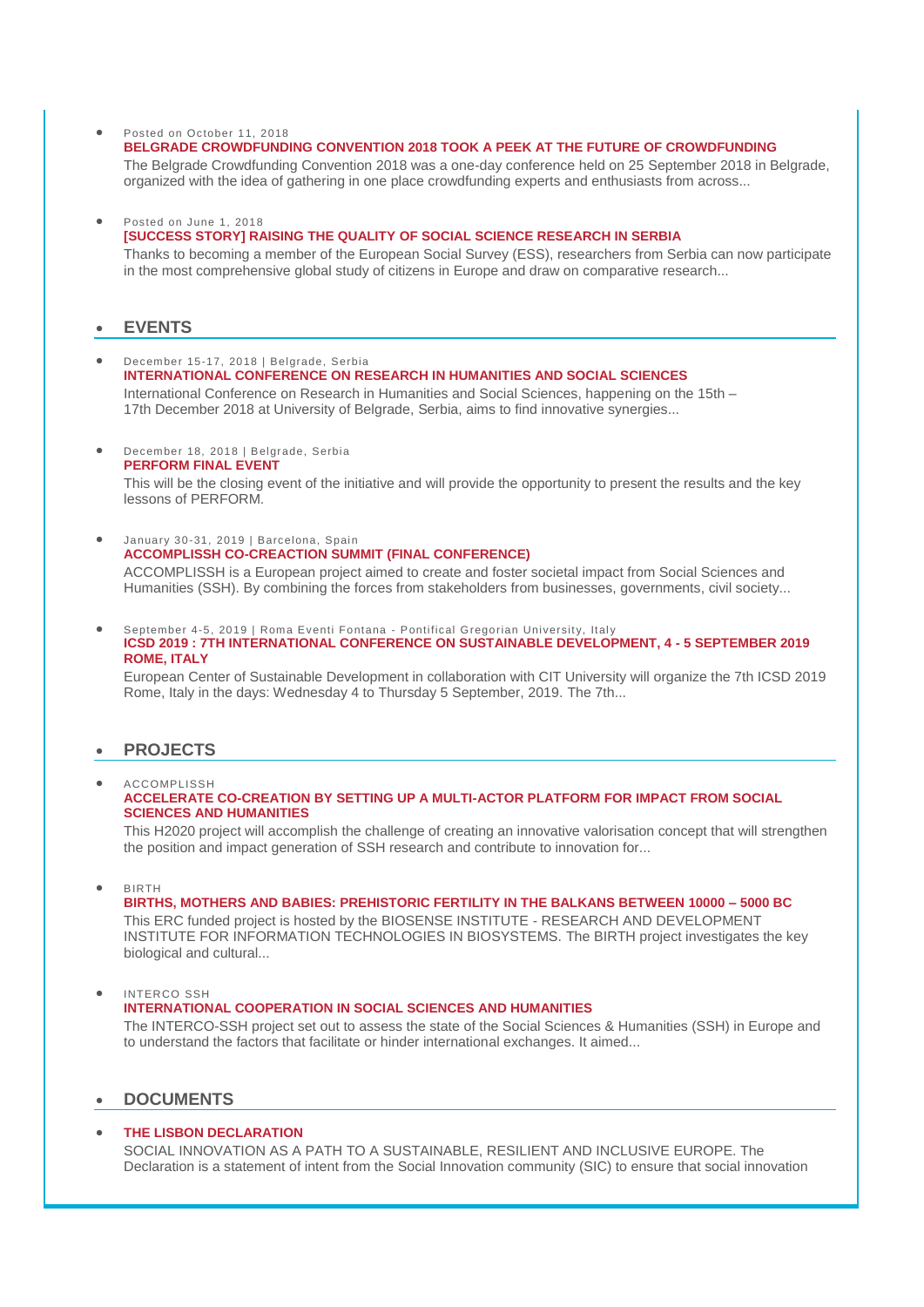is...

#### **[SOCIAL INNOVATION AS A TRIGGER FOR TRANSFORMATIONS -](https://wbc-rti.info/object/document/19663) THE ROLE OF RESEARCH**

This Policy Paper examines the role of Social Innovation in Social Sciences and Humanities(SSH) research, especially in those research projects funded under FP6 and 7, as well as Horizon 2020. ...

 **[INTEGRATION OF WESTERN BALKAN COUNTRIES INTO THE EUROPEAN SYSTEM OF DIGITAL DATA](https://wbc-rti.info/object/document/19662)  [ARCHIVES IN SOCIAL SCIENCES: THE CASE OF SERBIA](https://wbc-rti.info/object/document/19662)** 

Science has a very important role in the development of any society. A special dimension of social phenomena has been analyzed by social sciences like anthropology, economics, education, communication...

#### **[MIGRATION AND ASYLUM: THE CONTRIBUTION OF FRONTIER RESEARCH TO THE UNDERSTANDING OF](https://wbc-rti.info/object/document/19648)  [HUMAN MOBILITY ACROSS FRONTIERS](https://wbc-rti.info/object/document/19648)**

In this brochure, the readers will find a short factual analysis of the portfolio of research on migration and asylum funded by the ERC, as well as various examples of projects' objectives and methods...

#### **[THIRD SSH INTEGRATION MONITORING REPORT](https://wbc-rti.info/object/document/19647)**

On 29 May 2018, the European Commission published the third edition of the monitoring report on the integration of Social Sciences and Humanities (SSH) in Horizon 2020. This report assesses how the...

**[MAPPING AND ANALYSIS OF THE SOCIAL SCIENCE RESEARCH SYSTEM IN SERBIA](https://wbc-rti.info/object/document/19644)**

This study commissioned by PERFORM looks at how SSH are performing in terms of quality, excellence and relevance, discusses underlying reasons for their under-performance, and provides recommendations...

**[SOCIAL INNOVATION IN THE BALKANS: A NEW SIMRA BROCHURE OF EXAMPLES](https://wbc-rti.info/object/document/19609)** 

SIMRA (Social Innovation in Marginalised Rural Areas is a four-year EU Horizon 2020 project) has just released its third brochure collecting examples of social innovation in marginalised rural areas in...

#### **[WESTERN BALKAN LABOR MARKET TRENDS 2018 -](https://wbc-rti.info/object/document/17106) REPORT WITH WB COUNTRY FLYERS**

The report and the flyers present a short description of recent trends and feature key labor market indicators based on the harmonized data prepared in the context of the SEE Jobs Gateway.

# **ORGANISATIONS**

### **[SOCIAL INNOVATION COMMUNITY](https://wbc-rti.info/object/organisation/19669)**

About SIC Social Innovation Community (SIC) is a Horizon 2020 funded project aiming to help deepen knowledge and capacity to act and grow social innovation and to support public and other decision-makers...

### **[EUROPEAN ALLIANCE FOR SOCIAL SCIENCES AND HUMANITIES](https://wbc-rti.info/object/organisation/19641)**

The European Alliance of Social Sciences and Humanities (EASSH) is an association comprised of all actors in the social science and humanities community. EASSH was founded some years ago and at present...

#### **[EUROPEAN CENTER OF SUSTAINABLE DEVELOPMENT](https://wbc-rti.info/object/organisation/16631)**

ECSDEV is an international, cross-disciplinary center covering all aspects of the environmental impacts of socioeconomic development, founded in Rome on February 10, 2010. The definition of sustainable...

### **[UNIVERSITY "EURO-BALKAN"](https://wbc-rti.info/object/organisation/15099)**

Institute (1999) / University (2012) for Social Sciences and Humanities Research "Euro-Balkan" is scientific institution, certificated by the Ministry for Education and Science of the Republic of Macedonia...

## **LINKS**

### **[SOCIAL INNOVATION COUNTRY PROFILES \(BY SIC\)](https://wbc-rti.info/object/link/19671)**

The Social Innovation Community presents some country profiles related to the Social Innovation. Find below those from WBC. Albania Bosnia and Herzegovina FR of Macedonia Serbia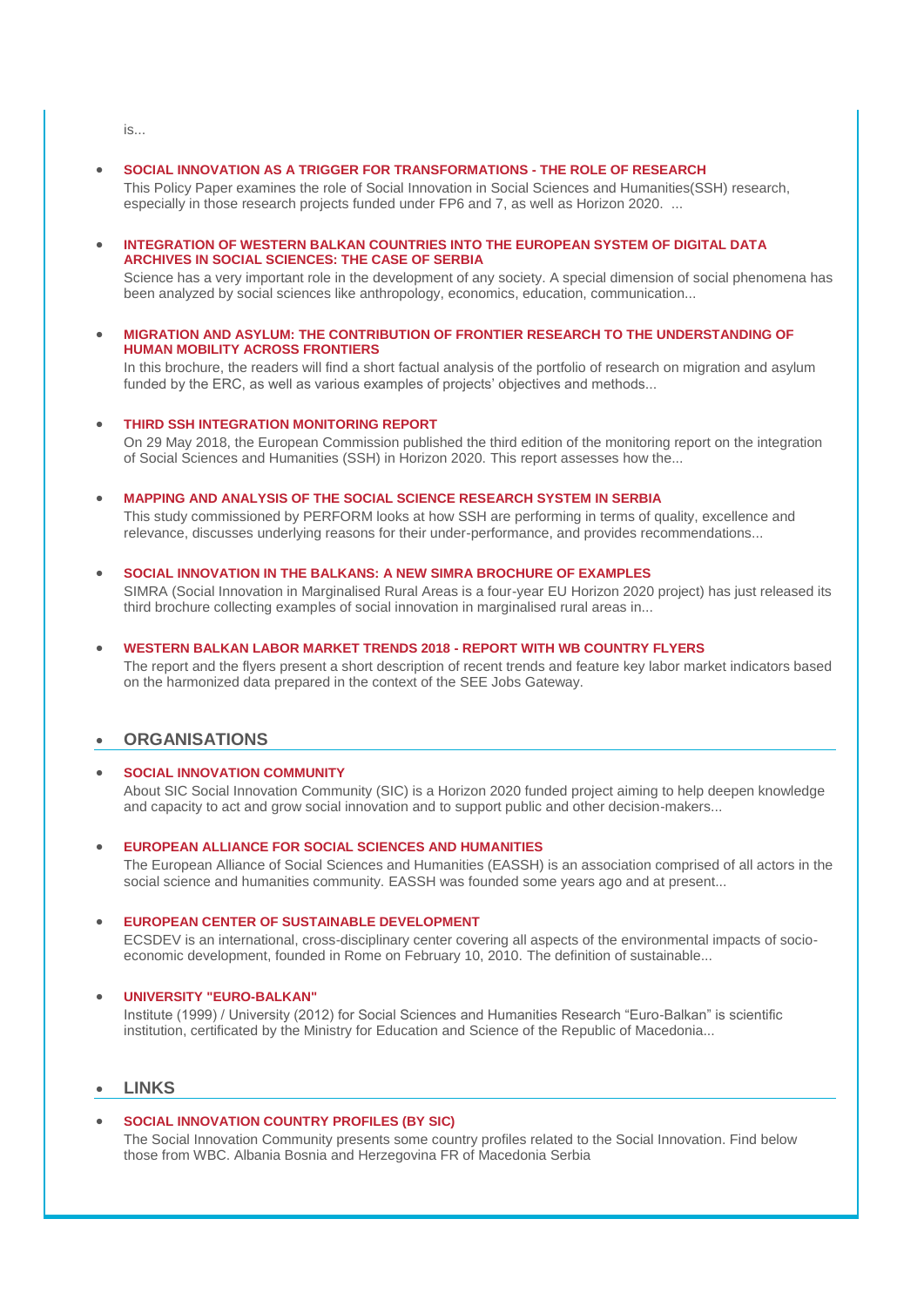#### **[SOCIAL INNOVATION ACADEMY](https://wbc-rti.info/object/link/19670)**

Social innovation initiatives can create products, services and models that answer to structural transformations of civic communities – but they are still fragile and unevenly diffused in central Europe...

## **[EUROPEAN NETWORK FOR RESEARCH EVALUATION IN THE SOCIAL SCIENCES AND THE HUMANITIES \(COST](https://wbc-rti.info/object/link/19651)  [ACTION\)](https://wbc-rti.info/object/link/19651)**

The "European Network for Research Evaluation in the Social Sciences and the Humanities" is a COST Action, starting in April 2016 and ending in April 2020. Proposed by a group of some 20 researchers from...

#### **[LSE IMPACT BLOG OF SOCIAL SCIENCES](https://wbc-rti.info/object/link/19642)**

The London School of Economicy (LSE) Impact Blog is a hub for researchers, administrative staff, librarians, students, think tanks, government, and anyone else interested in maximising the impact...

**[FIND MORE RELATED ARTICLES](https://wbc-rti.info/theme/39)**

# **IN FOCUS ARTICLE**

**Increasing WB excellence in the Social Sciences and Humanities (SSH)**

Humanities, social sciences and cultural studies also play a key role in understanding human behavior better and in finding new technologies, social innovations or political solutions. Under Horizon 2020, where relevant, the research and innovation chain needs to include contributions from SSH disciplines such as sociology, economics, psychology, political science, history and cultural sciences, etc. but also the impact and valorization of SSH research. In view of next programming phase, end of November the Council of the EU agreed its position on Horizon Europe and, as stated in the document, the SSH shall still play a vital role into the next decade. As far as the Western Balkans are indeed concerned, cooperation among academic institutions is still weak. Young and mid-career researchers could be strong drivers of innovative projects; however, they are in marginalised positions within the national research systems. As a result, innovations rarely find the ir way into the social science research system. Despite that SSH research should provide solid basis for solving many social problems, the balkan researchers in this area are facing many problems as...

## **[READ MORE](https://wbc-rti.info/in_focus)**

# **FURTHER SELECTED ARTICLES**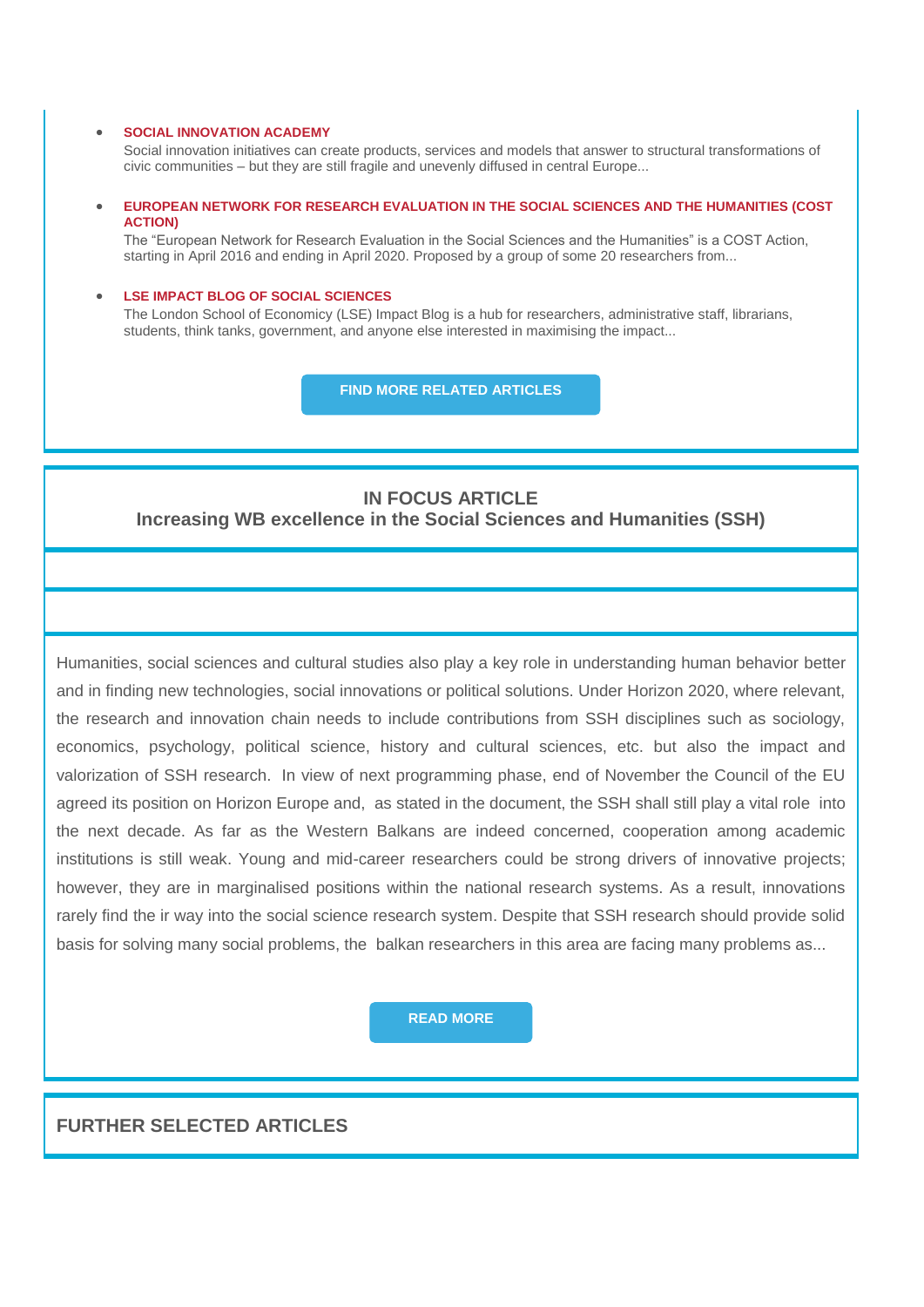### **NEWS**

- Posted on December 12, 2018 **[REGISTRATION FOR 2019 EU INDUSTRY DAYS OPEN](https://wbc-rti.info/object/news/19672)** EU flagship event on industrial policy in February 2019
- Posted on December 12, 2018 **[SAVE THE DATE: WBC STEERING PLATFORM IN SARAJEVO](https://wbc-rti.info/object/news/19665)** Upcoming technical R&I meeting of the Western Balkans Steering Platform on Research and Innovation
- Posted on December 11, 2018 **[COUNCIL FORMALLY AGREES ON EU BUDGET FOR 2019. INCREASE OF 9.8% FOR HORIZON 2020.](https://wbc-rti.info/object/news/19659)** The Council of the European Union endorsed the agreement reached in the trilogue negotiations with the European Parliament on the EU budget for 2019. The total commitments are set at €165.8 billion...
- Posted on December 11, 2018 **[INFORMATION FROM THE ICT 2018 EVENT](https://wbc-rti.info/object/news/19656)** ICT 2018 Imagine Digital – Connect Europe took place in Vienna on 4-6 December 2018. The event was focused on the European Union's priorities in the digital transformation of society and industry. It ...
- Posted on November 30, 2018 **[POLICY LEARNING PLATFORM IN INTERREG EUROPE](https://wbc-rti.info/object/news/19639)** Learning workshop in Sofia
- Posted on November 30, 2018 **[JOINT DECLARATION REINFORCING THE CENTRAL AND EASTERN EUROPEAN/WESTERN BALKANS](https://wbc-rti.info/object/news/19638)  [TECHNOLOGICAL ENTREPRENEURSHIP ECOSYSTEM](https://wbc-rti.info/object/news/19638)** New declaration signed during Startup Europe Summit
- Posted on November 27, 2018 **[RESEARCH INFRASTRUCTURE IN THE DANUBE REGION: CONSULTATION ON RECOMMENDATIONS AND](https://wbc-rti.info/object/news/19637)  [GUIDELINES](https://wbc-rti.info/object/news/19637)** ResInfra@DR project's consultation event in Budapest
- Posted on November 21, 2018 **[WESTERN BALKANS ECONOMIC REPORT PUBLISHED BY THE WORLD BANK](https://wbc-rti.info/object/news/19631)** The World Bank's most recent report on the Western Balkans economies includes research and innovation as well as broader economic trends

## **EVENTS**

January 29-30, 2019 | Budapest, Hungary

- January 29, 2019 | Brussels, Belgium **[2019 INFODAY, ENSURING EXCELLENT RESEARCH BY INVESTING IN RESEARCHERS TALENTS, SKILLS AND](https://wbc-rti.info/object/event/17899)  [CAREER DEVELOPMENT](https://wbc-rti.info/object/event/17899)** Implementing the Human Resources Strategy to comply with art. 32 of the H2020 multi-beneficiary grant
	- agreement This INFO-DAY addresses 'newcomer' universities, research institutions and research funders...
	- **[H2020 FAST TRACK TO FINANCIAL RULES AND REPORTING](https://wbc-rti.info/object/event/19634)** Intensive course on the financial rules and reporting and of Horizon 2020 projects. This is an adapted version of our Master of Finance and Administration and EC audits for those who need a good...
- February 5-6, 2019 | Vienna, Austria **[HORIZON 2020 PROPOSAL DEVELOPMENT](https://wbc-rti.info/object/event/19635)** We are sharing our direct experience with successful and unsuccessful proposals under the 2014-2018 calls and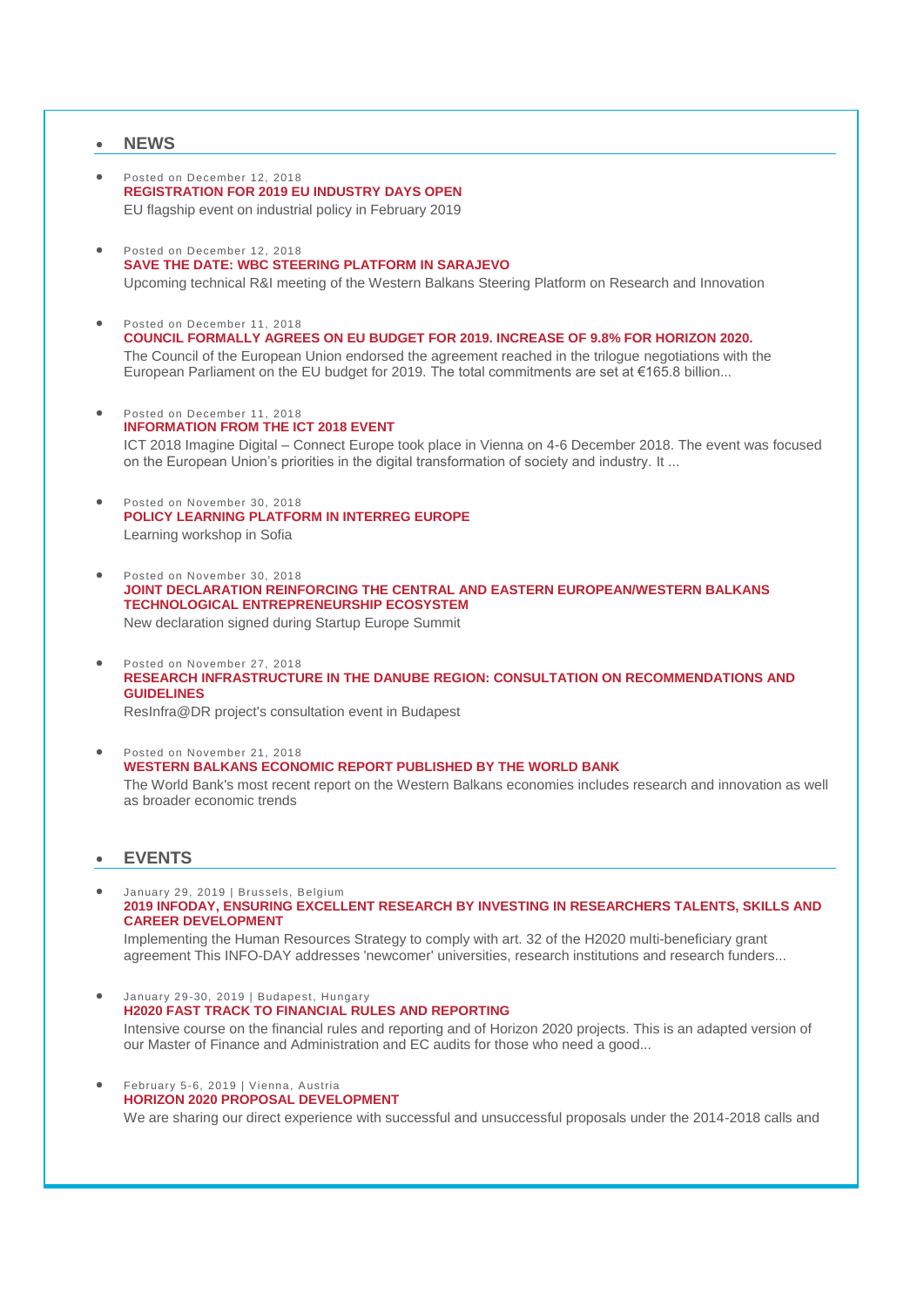providing tips and recommendations on how to write best the Impact section and put together...

- February 8, 2019 | Sarajevo, Bosnia and Herzegovina **[INFORM FINAL CONFERENCE](https://wbc-rti.info/object/event/17478)** On 8 February 2019, the INFORM project will host the final conference in Sarajevo, Bosnia and Herzegovina.
- February 7-8, 2019 | Vienna, Austria **[HORIZON 2020 PROJECT MANAGEMENT AND FINANCE](https://wbc-rti.info/object/event/19636)** This 2-day training course will introduce the first crucial steps for getting a Horizon 2020 project started on the right foot, provide practical tips to ensure a sound technical implementation of...

#### February 5-8, 2019 | Vienna, Austria **[EUROPEAN FUNDING ACADEMY](https://wbc-rti.info/object/event/19633)**

The full EU R&I project lifecycle from the proposal concept till the final report - The essence of all our knowledge: European Funding Academy Join Europa Media's winter European...

#### April 2-3, 2019 | Zagreb, Croatia

#### **[NETWORK ON TECHNOLOGY-CRITICAL ELEMENTS: FROM ENVIRONMENTAL PROCESSES TO HUMAN](https://wbc-rti.info/object/event/17917)  [HEALTH THREATS \(COST ACTION EVENT\)](https://wbc-rti.info/object/event/17917)**

The meeting is the final meeting of the NOTICE COST action – Network on Technology-Critical Elements: From Environmental Processes to Human Health Threats and includes representatives from 24 European...

May 11-13, 2019 | Valencia, Spain

**[INTED2019 \(13TH ANNUAL TECHNOLOGY, EDUCATION AND DEVELOPMENT CONFERENCE\)](https://wbc-rti.info/object/event/17495)** 

After 13 years, INTED has become an annual meeting point for lecturers, researchers, education professionals and technologists. Every year, INTED brings together over 700 delegates from 80 different countries...

 September 4-5, 2019 | Roma Eventi Fontana - Pontifical Gregorian University, Ital y **ICSD 2019 [: 7TH INTERNATIONAL CONFERENCE ON SUSTAINABLE DEVELOPMENT, 4 -](https://wbc-rti.info/object/event/16629) 5 SEPTEMBER 2019 [ROME, ITALY](https://wbc-rti.info/object/event/16629)**

European Center of Sustainable Development in collaboration with CIT University will organize the 7th ICSD 2019 Rome, Italy in the days: Wednesday 4 to Thursday 5 September, 2019. The 7th...

#### September 11-13, 2019 | Ruka, Finland **[2ND WORLD BIOECONOMY FORUM](https://wbc-rti.info/object/event/19601)**

Experts from the leading edge of bioeconomy gather together in the outstanding nature of northeast Finland for roundtable discussions at the second ever World BioEconomy Forum in September...

## **CALLS**

- Deadline: January 23, 2019 **[INNOVATIVE AND CITIZEN-DRIVEN FOOD SYSTEM APPROACHES IN CITIES \( H2020-SFS-2018-2020\)](https://wbc-rti.info/object/call/19626)** The challenge of providing the inhabitants of European cities with affordable, safe, and nutritious food is both urgent and complex. Moreover, the health and wellbeing of EU citizens and consumers are...
- Deadline: January 23, 2019 **[CIRCULAR BIO-BASED BUSINESS MODELS FOR RURAL COMMUNITIES \(H2020-RUR-2018-2020\)](https://wbc-rti.info/object/call/19620)** Based on an established agro-food system, proposals shall consider a variety of additional bio-based processes and end products that could be integrated into the system, and that are viable on a small...
- Deadline: January 29, 2019 **[INFRAINNOV-01-2019: STIMULATE THE INNOVATION POTENTIAL OF SMES](https://wbc-rti.info/object/call/16932)** Specific Challenge: Providing an effective mechanism for inclusion of innovative, agile SMEs in a landscape characterised by strong presence of public pan-European e-infrastructures (in particular ...
- Deadline: January 31, 2019 **DIATOMIC - [2ND OPEN CALL FOR MICROELECTRONICS INNOVATIONS](https://wbc-rti.info/object/call/19604)**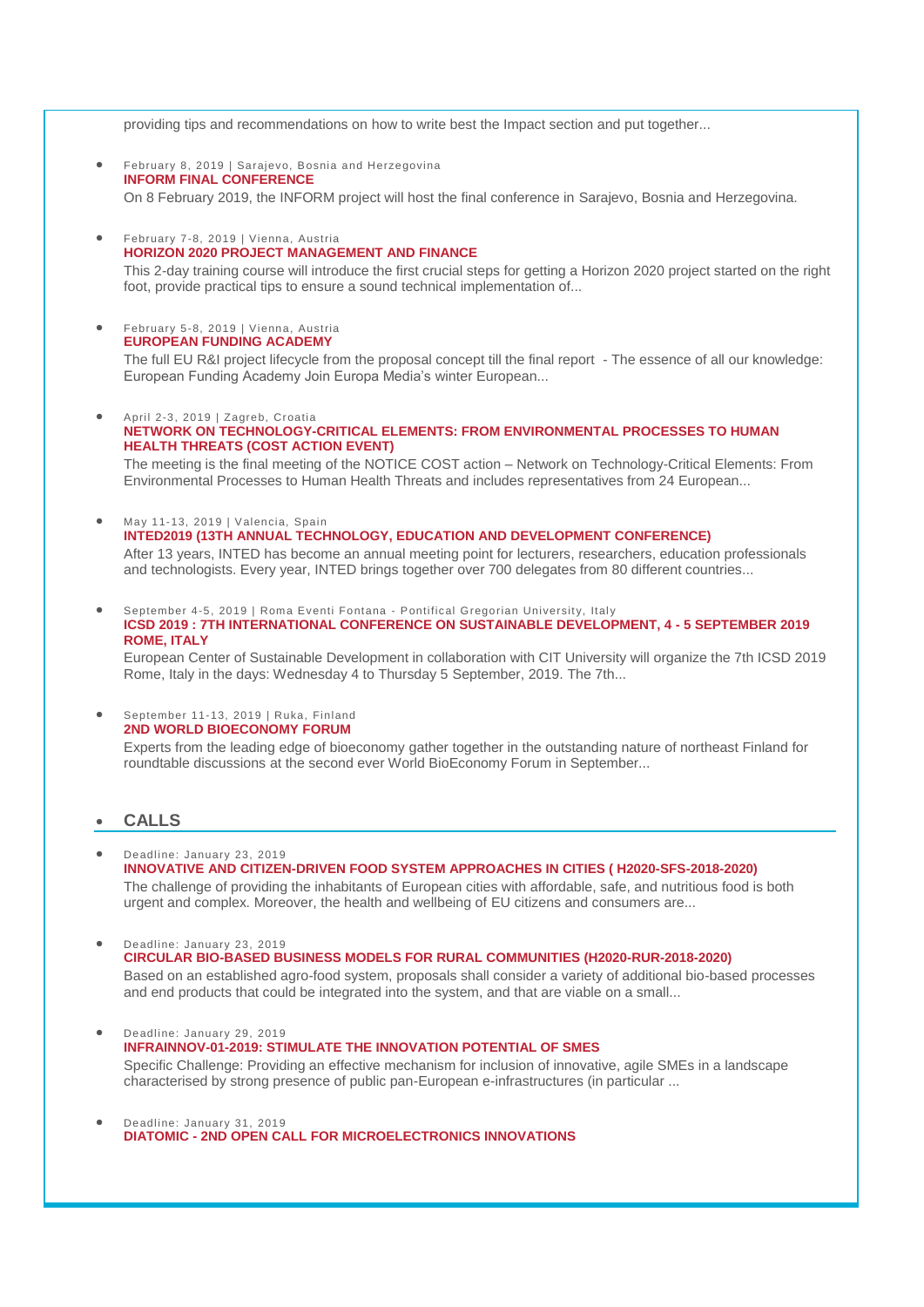The open call targets tech SMEs and Competence Centers in the areas of microelectronics and smart systems, as well as innovative startups/ SMEs linked to health, agrifood, and manufacturing sectorsThe...

Deadline: February 1, 2019

**THINK BIOBASED CHALLENGE - [DESIGN CONTEST FOR BIOBASED](https://wbc-rti.info/object/call/19612) EDUCATIONAL MATERIAL** 

The Think Biobased Challenge is inviting all college & university students to design unforgettable biobased educational materials catered to students in primary and secondary level and in vocational...

Deadline: February 28, 2019

#### **[HORIZON PRIZE FOR SOCIAL INNOVATION IN EUROPE](https://wbc-rti.info/object/call/19664)**

Specific Challenge: Innovations are new or significantly improved goods, services, processes and methods which are social when they aim at gains for society rather than for the individual, i.e. when...

 Deadline: March 20, 2019 **[INFRAIA-01-2018-2019: INTEGRATING ACTIVITIES FOR ADVANCED COMMUNITIES](https://wbc-rti.info/object/call/16934)**

European researchers need effective and convenient access to the best research infrastructures in order to conduct research for the advancement of knowledge and technology. The aim of this action is to...

Deadline: March 20, 2019

#### **[ENHANCING THE EOSC PORTAL AND CONNECTING THEMATIC CLOUDS](https://wbc-rti.info/object/call/17989)**

The aim of this topic is to facilitate wide, user-friendly and cross-disciplinary access to the data and services of the EOSC through the development of the necessary interfaces. The EOSC aims to offer...

Deadline: April 2, 2019

**[SWAFS-08-2019 RESEARCH INNOVATION NEEDS & SKILLS TRAINING IN PHD PROGRAMMES](https://wbc-rti.info/object/call/16621)**  Specific Challenge: Within the New Skills Agenda (adopted in June 2016)[1] and in the Modernisation Agenda (adopted in May 2017)[2] specifications on innovative employment-oriented curricula recommendations...

Deadline: April 2, 2019

**[SWAFS-09-2018-2019 SUPPORTING RESEARCH ORGANISATIONS TO IMPLEMENT GENDER EQUALITY PLANS](https://wbc-rti.info/object/call/16622)**  Specific Challenge: Gender equality is a key priority set with the Member States and Associated countries in the European Research Area. Research funding and performing organisations and universities...

#### Deadline: April 3, 2019 **[HORIZON PRIZE FOR CO2 REUSE](https://wbc-rti.info/object/call/17451)**

Preventing dangerous climate change is a key priority for the European Union. Europe is working hard to cut its greenhouse gas emissions substantially while encouraging other nations and regions to do...

Deadline: April 24, 2019

**[SUPPORT FOR THE LARGE SCALE UPTAKE OF OPEN SERVICE PLATFORMS IN THE ACTIVE AND HEALTHY](https://wbc-rti.info/object/call/17454)  [AGEING DOMAIN](https://wbc-rti.info/object/call/17454)** 

In the past years several open service platforms for Active and Healthy Ageing domains have been developed, originating from the medical, independent living, and IoT domain. These platforms aim at building...

Deadline: April 25, 2019

**[INFRAINNOV-01-2019: STIMULATE THE INNOVATION POTENTIAL OF SMES](https://wbc-rti.info/object/call/17987)**

This call addresses the following challenge: "Providing an effective mechanism for inclusion of innovative, agile SMEs in a landscape characterised by strong presence of public pan-European e-infrastructures...

#### Deadline: November 15, 2019 **[WIDESPREAD-04-2019 ERA CHAIRS](https://wbc-rti.info/object/call/16617)**

Specific Challenge: With adequate institutional support outstanding researchers can have a decisive and positive impact on the culture and performance of research institutions. Yet issues such as the...

 Deadline: January 15, 2020 **[COMMISSION LAUNCHES EIC HORIZON PRIZE FOR AFFORDABLE HIGH-TECH FOR HUMANITARIAN AID](https://wbc-rti.info/object/call/16702)** The European Commission has launched the first of six European Innovation Council (EIC) Horizon Prizes, on